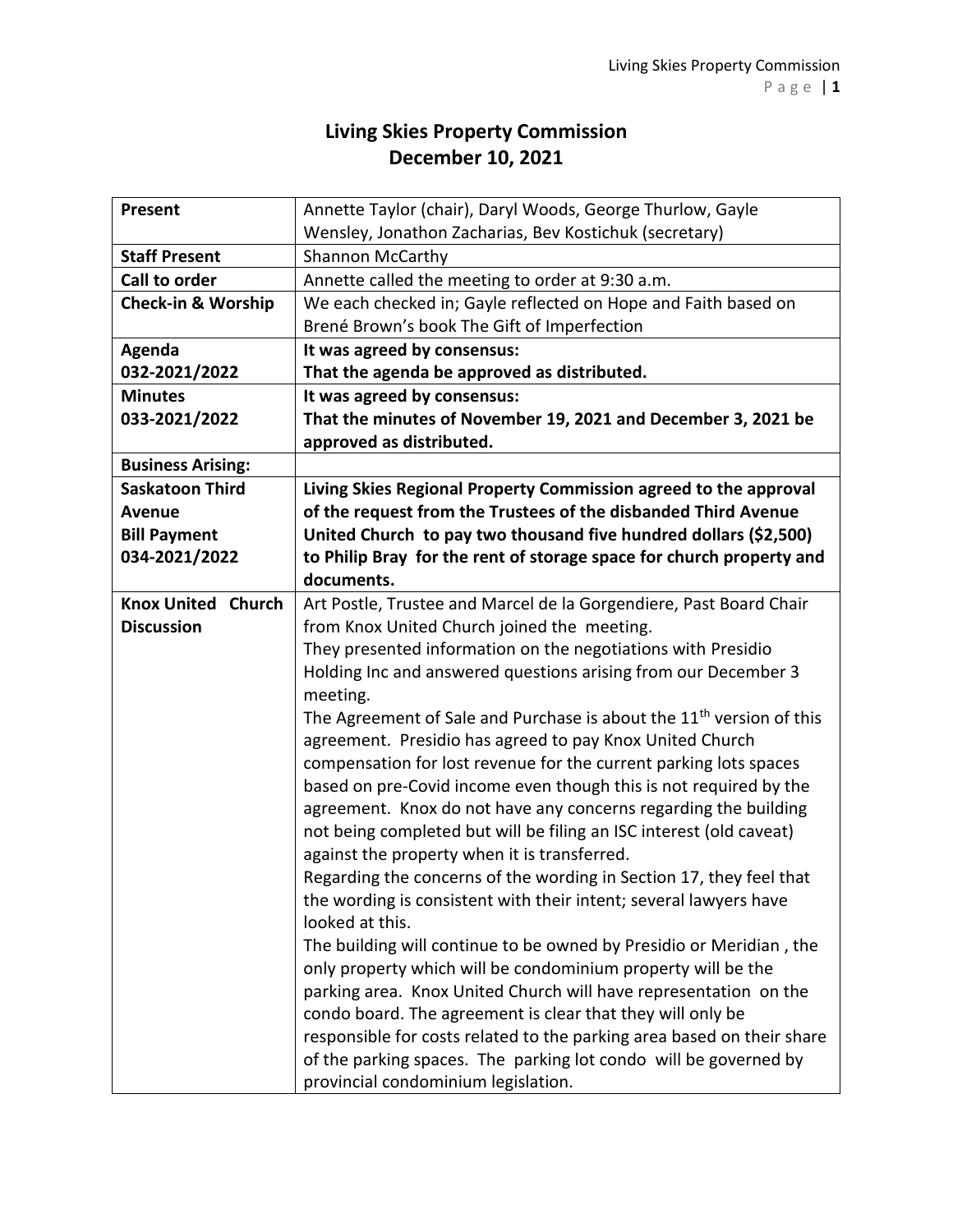|                            | The agreement clarifies that any further owner of the development                                                               |
|----------------------------|---------------------------------------------------------------------------------------------------------------------------------|
|                            | will be bound by this agreement.                                                                                                |
|                            |                                                                                                                                 |
|                            | The representatives from Knox United Church left the meeting.                                                                   |
| <b>Knox United Church,</b> | It was agreed by consensus that Living Skies Regional Property                                                                  |
| Saskatoon                  | Commission approve the request from the Trustees of Knox United                                                                 |
| <b>Subdivision</b>         | Church, Saskatoon, SK for the subdivision of certain congregational                                                             |
| 035-2021/2022              | properties with the legal description of Lots 18 and 19 Block 171                                                               |
|                            | Plan 99SA32572 with the municipal address of 838 Spadina                                                                        |
|                            | Crescent East Saskatoon, Saskatchewan, largely in accordance with                                                               |
|                            | the Proposed Subdivision Plan as attached to the Agreement of                                                                   |
|                            | Purchase and Sale between The Trustees of Knox United Church,                                                                   |
|                            | Saskatoon, Saskatchewan, a congregation of The United Church of                                                                 |
|                            | Canada, and Presidio Holdings Inc. of Saskatoon, Saskatchewan                                                                   |
|                            | with Presidio Holding Inc. being responsible for the application for                                                            |
|                            | the subdivision and associated costs.                                                                                           |
| Knox United Church,        | It was agreed by consensus that Living Skies Regional Property                                                                  |
| <b>Saskatoon Sale</b>      | Commission approve the request from the Trustees of Knox United                                                                 |
| 036-2021/2022              |                                                                                                                                 |
|                            | Church, Saskatoon, SK for the sale of certain congregational                                                                    |
|                            | properties with the legal description of Lot 18 Block 171 Plan<br>99SA32572 and the subdivided portion of Lot 19 Block 171 Plan |
|                            | 99SA32572 with the municipal address of 838 Spadina Crescent East                                                               |
|                            | Saskatoon, Saskatchewan, according to the Agreement of Purchase                                                                 |
|                            | and Sale between The Trustees of Knox United Church, a                                                                          |
|                            | congregation of the United Church of Canada, as vendor and                                                                      |
|                            | Presidio Holdings Inc. of Saskatoon, Saskatchewan as purchaser                                                                  |
|                            | with all conditions as set out in such Agreement of Purchase and                                                                |
|                            | Sale.                                                                                                                           |
| Correspondence             |                                                                                                                                 |
| <b>Maidstone United</b>    | Maidstone have several trustees who are moving and want their                                                                   |
| <b>Church</b>              | names removed from the title. They are in contact with ISC and will                                                             |
|                            | let us know if they need any help from the Commission.                                                                          |
| Knox United Church,        | Knox is concerned about distributing all their assets in case CRA levee                                                         |
| <b>Shellbrook</b>          | any costs or taxes as the charitable status is cancelled. Bev advised                                                           |
|                            | them that the region would become responsible if any costs were                                                                 |
|                            | attributed to a disbanded congregation.                                                                                         |
| <b>Grosvenor Park</b>      | We received an email from Grosvenor Park with an update on the                                                                  |
| UC, Saskatoon              | approved renovations to their sanctuary.                                                                                        |
| <b>Property Decisions:</b> |                                                                                                                                 |
| <b>Battleford United</b>   | It was agreed by consensus that Living Skies Regional Property                                                                  |
| <b>Church sale</b>         | Commission approve the request of the Trustees of Battleford                                                                    |
|                            |                                                                                                                                 |